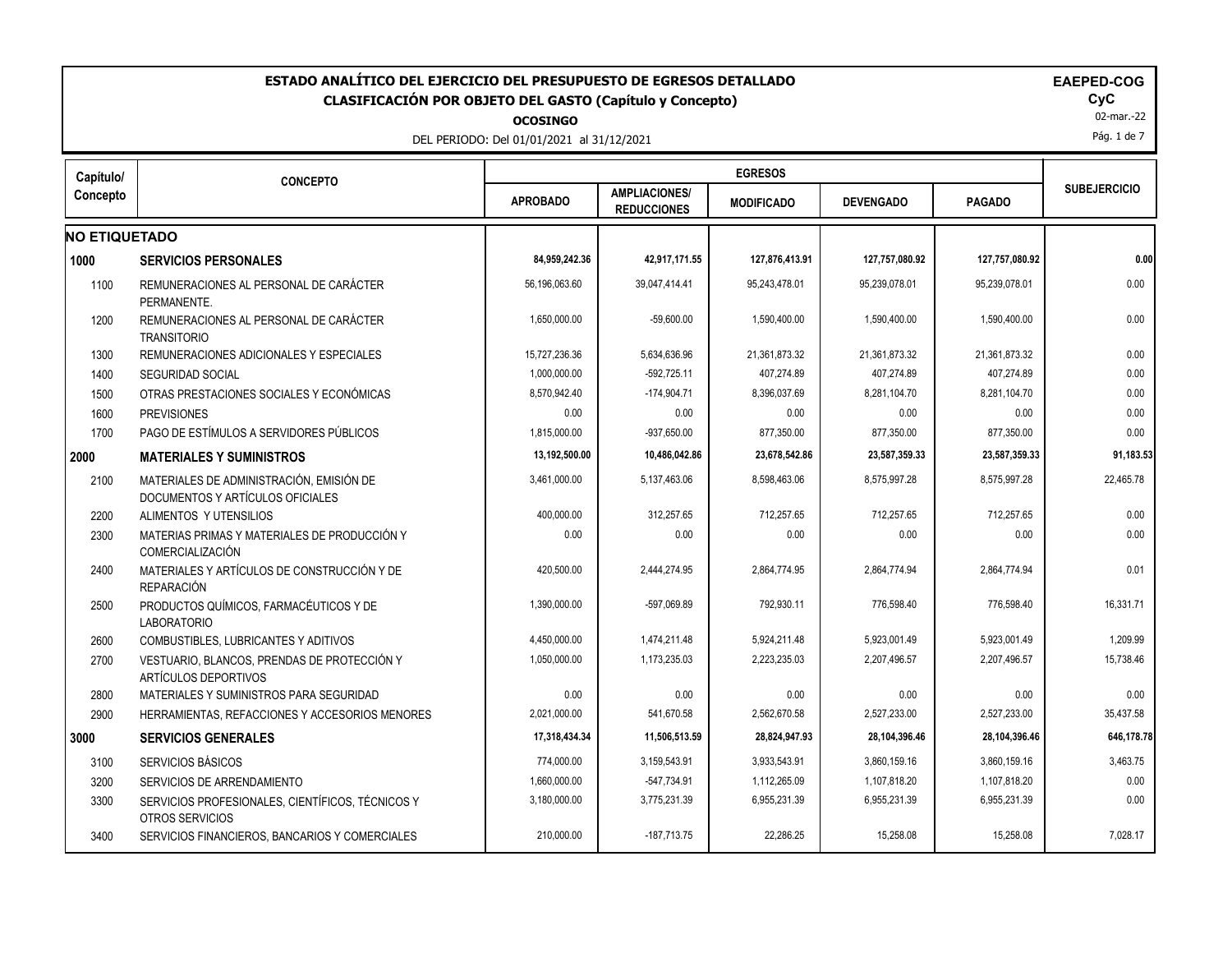**OCOSINGO**

DEL PERIODO: Del 01/01/2021 al 31/12/2021

02-mar.-22

Pág. 2 de 7

| Capítulo/ | <b>CONCEPTO</b>                                                       |                 |                                            | <b>EGRESOS</b>    |                  |               |                     |
|-----------|-----------------------------------------------------------------------|-----------------|--------------------------------------------|-------------------|------------------|---------------|---------------------|
| Concepto  |                                                                       | <b>APROBADO</b> | <b>AMPLIACIONES/</b><br><b>REDUCCIONES</b> | <b>MODIFICADO</b> | <b>DEVENGADO</b> | <b>PAGADO</b> | <b>SUBEJERCICIO</b> |
| 3500      | SERVICIOS DE INSTALACIÓN, REPARACIÓN,<br>MANTENIMIENTO Y CONSERVACIÓN | 1,070,760.00    | $-296,025.68$                              | 774,734.32        | 774,729.52       | 774,729.52    | 0.00                |
| 3600      | SERVICIOS DE COMUNICACIÓN SOCIAL Y PUBLICIDAD                         | 2,500,000.00    | $-310,835.44$                              | 2,189,164.56      | 2,168,844.56     | 2,168,844.56  | 20,320.00           |
| 3700      | SERVICIOS DE TRASLADO Y VIÁTICOS                                      | 1,840,000.00    | $-150,930.23$                              | 1,689,069.77      | 1,679,557.77     | 1,679,557.77  | 9,512.00            |
| 3800      | SERVICIOS OFICIALES                                                   | 2,715,684.34    | 5, 141, 441. 75                            | 7,857,126.09      | 7,256,435.23     | 7,256,435.23  | 600,690.86          |
| 3900      | OTROS SERVICIOS GENERALES                                             | 3,367,990.00    | 923,536.55                                 | 4,291,526.55      | 4,286,362.55     | 4,286,362.55  | 5,164.00            |
| 4000      | TRANSFERENCIAS, ASIGNACIONES, SUBSIDIOS Y OTRAS AYI                   | 23,698,978.29   | 3,949,818.29                               | 27,648,796.58     | 27,618,936.11    | 27,618,936.11 | 29,860.47           |
| 4100      | TRANSFERENCIAS INTERNAS Y ASIGNACIONES AL SECTOR<br>PÚBLICO           | 19,749,148.57   | $-1,274,914.93$                            | 18,474,233.64     | 18,474,233.64    | 18,474,233.64 | 0.00                |
| 4200      | TRANSFERENCIAS AL RESTO DEL SECTOR PÚBLICO                            | 0.00            | 0.00                                       | 0.00              | 0.00             | 0.00          | 0.00                |
| 4300      | <b>SUBSIDIOS Y SUBVENCIONES</b>                                       | 0.00            | 0.00                                       | 0.00              | 0.00             | 0.00          | 0.00                |
| 4400      | AYUDAS SOCIALES                                                       | 3,949,829.72    | 5,224,733.22                               | 9,174,562.94      | 9,144,702.47     | 9,144,702.47  | 29,860.47           |
| 4500      | PENSIONES Y JUBILACIONES                                              | 0.00            | 0.00                                       | 0.00              | 0.00             | 0.00          | 0.00                |
| 4600      | TRANSFERENCIAS A FIDEICOMISOS, MANDATOS Y OTROS<br>ANÁLOGOS           | 0.00            | 0.00                                       | 0.00              | 0.00             | 0.00          | 0.00                |
| 4700      | TRANSFERENCIAS A LA SEGURIDAD SOCIAL                                  | 0.00            | 0.00                                       | 0.00              | 0.00             | 0.00          | 0.00                |
| 4800      | <b>DONATIVOS</b>                                                      | 0.00            | 0.00                                       | 0.00              | 0.00             | 0.00          | 0.00                |
| 4900      | <b>TRANSFERENCIAS AL EXTERIOR</b>                                     | 0.00            | 0.00                                       | 0.00              | 0.00             | 0.00          | 0.00                |
| 5000      | <b>BIENES MUEBLES, INMUEBLES E INTANGIBLES</b>                        | 0.00            | 1,424,600.00                               | 1,424,600.00      | 1,424,600.00     | 1,424,600.00  | 0.00                |
| 5100      | MOBILIARIO Y EQUIPO DE ADMINISTRACIÓN                                 | 0.00            | 0.00                                       | 0.00              | 0.00             | 0.00          | 0.00                |
| 5200      | MOBILIARIO Y EQUIPO EDUCACIONAL Y RECREATIVO                          | 0.00            | 0.00                                       | 0.00              | 0.00             | 0.00          | 0.00                |
| 5300      | EQUIPO E INSTRUMENTAL MÉDICO Y DE LABORATORIO                         | 0.00            | 0.00                                       | 0.00              | 0.00             | 0.00          | 0.00                |
| 5400      | <b>VEHÍCULOS Y EQUIPO DE TRANSPORTE</b>                               | 0.00            | 1,424,600.00                               | 1,424,600.00      | 1,424,600.00     | 1,424,600.00  | 0.00                |
| 5500      | EQUIPO DE DEFENSA Y SEGURIDAD                                         | 0.00            | 0.00                                       | 0.00              | 0.00             | 0.00          | 0.00                |
| 5600      | MAQUINARIA, OTROS EQUIPOS Y HERRAMIENTAS                              | 0.00            | 0.00                                       | 0.00              | 0.00             | 0.00          | 0.00                |
| 5700      | ACTIVOS BIOLÓGICOS                                                    | 0.00            | 0.00                                       | 0.00              | 0.00             | 0.00          | 0.00                |
| 5800      | <b>BIENES INMUEBLES</b>                                               | 0.00            | 0.00                                       | 0.00              | 0.00             | 0.00          | 0.00                |
| 5900      | <b>ACTIVOS INTANGIBLES</b>                                            | 0.00            | 0.00                                       | 0.00              | 0.00             | 0.00          | 0.00                |
| 6000      | <b>INVERSIÓN PÚBLICA</b>                                              | 35,534,837.91   | $-9,771,883.37$                            | 25,762,954.54     | 25,762,954.54    | 25,762,954.54 | 0.00                |
| 6100      | OBRA PÚBLICA EN BIENES DE DOMINIO PÚBLICO                             | 33,234,837.91   | $-9,758,197.64$                            | 23,476,640.27     | 23,476,640.27    | 23,476,640.27 | 0.00                |
| 6200      | OBRA PÚBLICA EN BIENES DE DOMINIO PROPIO                              | 2,300,000.00    | $-13,685.73$                               | 2,286,314.27      | 2,286,314.27     | 2,286,314.27  | 0.00                |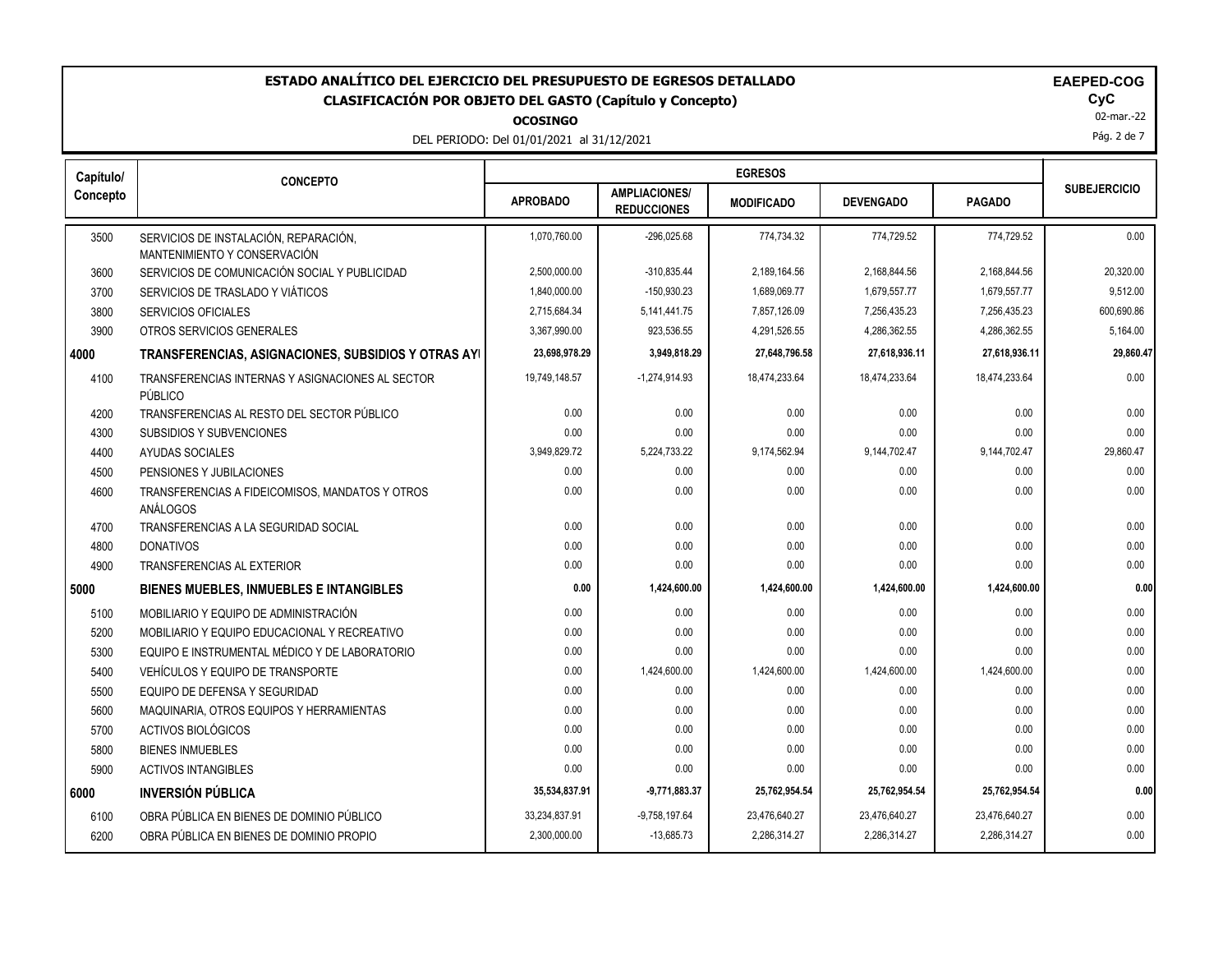**OCOSINGO**

DEL PERIODO: Del 01/01/2021 al 31/12/2021

02-mar.-22 Pág. 3 de 7

| Capítulo/         | <b>CONCEPTO</b>                                                         |                 |                                            | <b>EGRESOS</b>    |                  |               |                     |
|-------------------|-------------------------------------------------------------------------|-----------------|--------------------------------------------|-------------------|------------------|---------------|---------------------|
| Concepto          |                                                                         | <b>APROBADO</b> | <b>AMPLIACIONES/</b><br><b>REDUCCIONES</b> | <b>MODIFICADO</b> | <b>DEVENGADO</b> | <b>PAGADO</b> | <b>SUBEJERCICIO</b> |
| 6300              | PROYECTOS PRODUCTIVOS Y ACCIONES DE FOMENTO                             | 0.00            | 0.00                                       | 0.00              | 0.00             | 0.00          | 0.00                |
| 7000              | <b>INVERSIONES FINANCIERAS Y OTRAS PROVISIONES</b>                      | 0.00            | 0.00                                       | 0.00              | 0.00             | 0.00          | 0.00                |
| 7100              | INVERSIONES PARA EL FOMENTO DE ACTIVIDADES<br><b>PRODUCTIVAS</b>        | 0.00            | 0.00                                       | 0.00              | 0.00             | 0.00          | 0.00                |
| 7200              | ACCIONES Y PARTICIPACIONES DE CAPITAL                                   | 0.00            | 0.00                                       | 0.00              | 0.00             | 0.00          | 0.00                |
| 7300              | COMPRA DE TÍTULOS Y VALORES                                             | 0.00            | 0.00                                       | 0.00              | 0.00             | 0.00          | 0.00                |
| 7400              | CONCESIÓN DE PRÉSTAMOS                                                  | 0.00            | 0.00                                       | 0.00              | 0.00             | 0.00          | 0.00                |
| 7500              | INVERSIONES EN FIDEICOMISOS, MANDATOS Y OTROS<br>ANÁLOGOS               | 0.00            | 0.00                                       | 0.00              | 0.00             | 0.00          | 0.00                |
| 7600              | OTRAS INVERSIONES FINANCIERAS                                           | 0.00            | 0.00                                       | 0.00              | 0.00             | 0.00          | 0.00                |
| 7900              | PROVISIONES PARA CONTINGENCIAS Y OTRAS<br><b>EROGACIONES ESPECIALES</b> | 0.00            | 0.00                                       | 0.00              | 0.00             | 0.00          | 0.00                |
| 8000              | PARTICIPACIONES Y APORTACIONES                                          | 0.00            | 617,557.48                                 | 617,557.48        | 0.00             | 0.00          | 617,557.48          |
| 8100              | <b>PARTICIPACIONES</b>                                                  | 0.00            | 617,557.48                                 | 617,557.48        | 0.00             | 0.00          | 617,557.48          |
| 8300              | <b>APORTACIONES</b>                                                     | 0.00            | 0.00                                       | 0.00              | 0.00             | 0.00          | 0.00                |
| 8500              | <b>CONVENIOS</b>                                                        | 0.00            | 0.00                                       | 0.00              | 0.00             | 0.00          | 0.00                |
| 9000              | <b>DEUDA PÚBLICA</b>                                                    | 2,970,196.66    | $-2,970,196.66$                            | 0.00              | 0.00             | 0.00          | 0.00                |
| 9100              | AMORTIZACIÓN DE LA DEUDA PÚBLICA                                        | 0.00            | 0.00                                       | 0.00              | 0.00             | 0.00          | 0.00                |
| 9200              | INTERESES DE LA DEUDA PÚBLICA                                           | 0.00            | 0.00                                       | 0.00              | 0.00             | 0.00          | 0.00                |
| 9300              | COMISIONES DE LA DEUDA PÚBLICA                                          | 0.00            | 0.00                                       | 0.00              | 0.00             | 0.00          | 0.00                |
| 9400              | GASTOS DE LA DEUDA PÚBLICA                                              | 0.00            | 0.00                                       | 0.00              | 0.00             | 0.00          | 0.00                |
| 9500              | COSTO POR COBERTURAS                                                    | 0.00            | 0.00                                       | 0.00              | 0.00             | 0.00          | 0.00                |
| 9600              | APOYOS FINANCIEROS                                                      | 0.00            | 0.00                                       | 0.00              | 0.00             | 0.00          | 0.00                |
| 9900              | ADEUDOS DE EJERCICIOS FISCALES ANTERIORES<br>(ADEFAS)                   | 2,970,196.66    | $-2.970.196.66$                            | 0.00              | 0.00             | 0.00          | 0.00                |
| <b>ETIQUETADO</b> |                                                                         |                 |                                            |                   |                  |               |                     |
| 1000              | <b>SERVICIOS PERSONALES</b>                                             | 0.00            | 57,960,055.15                              | 57,960,055.15     | 57,960,055.15    | 57,960,055.15 | 0.00                |
| 1100              | REMUNERACIONES AL PERSONAL DE CARÁCTER<br>PERMANENTE.                   | 0.00            | 0.00                                       | 0.00              | 0.00             | 0.00          | 0.00                |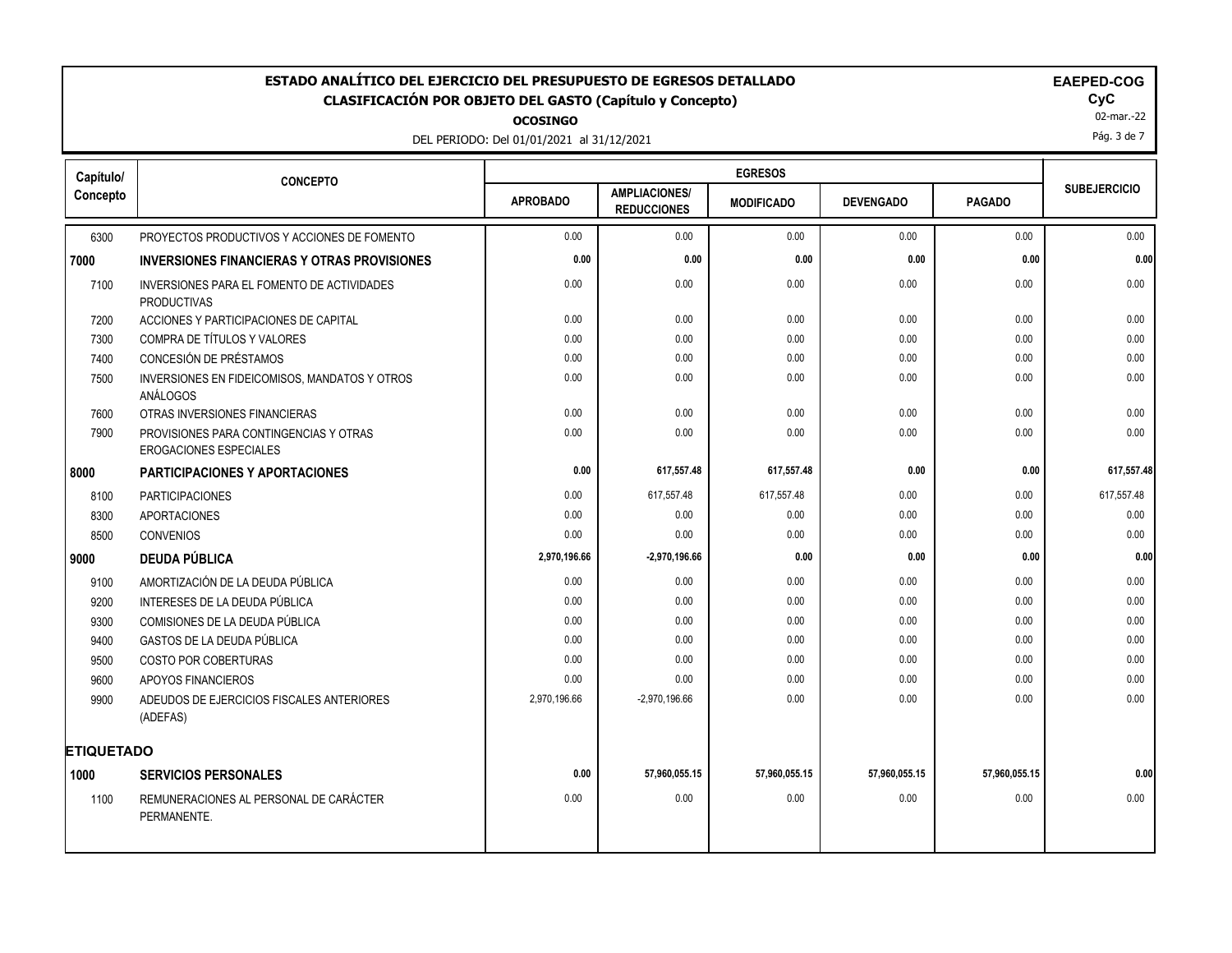# ESTADO ANALÍTICO DEL EJERCICIO DEL PRESUPUESTO DE EGRESOS DETALLADO<br>CLASIFICACIÓN POR OBJETO DEL GASTO (Capítulo y Concepto) **EXACTES DE ACASIFICACIÓN POR OBJETO DEL GASTO** (Capítulo y Concepto) **CLASIFICACIÓN POR OBJETO DEL GASTO (Capítulo y Concepto) CyC**

**OCOSINGO**

DEL PERIODO: Del 01/01/2021 al 31/12/2021

|  |  |  | <b>ULUSINGU</b> |  |  |  |  |  |  |  |  |  |  |
|--|--|--|-----------------|--|--|--|--|--|--|--|--|--|--|
|  |  |  |                 |  |  |  |  |  |  |  |  |  |  |

| <b>AEPED-COG</b> |  |
|------------------|--|
|------------------|--|

02-mar.-22

Pág. 4 de 7

| Capítulo/ | <b>CONCEPTO</b>                                                              |                 |                                            | <b>EGRESOS</b>    |                  |                 |                     |
|-----------|------------------------------------------------------------------------------|-----------------|--------------------------------------------|-------------------|------------------|-----------------|---------------------|
| Concepto  |                                                                              | <b>APROBADO</b> | <b>AMPLIACIONES/</b><br><b>REDUCCIONES</b> | <b>MODIFICADO</b> | <b>DEVENGADO</b> | <b>PAGADO</b>   | <b>SUBEJERCICIO</b> |
| 1200      | REMUNERACIONES AL PERSONAL DE CARÁCTER<br><b>TRANSITORIO</b>                 | 0.00            | 44,068,771.91                              | 44,068,771.91     | 44,068,771.91    | 44,068,771.91   | 0.00                |
| 1300      | REMUNERACIONES ADICIONALES Y ESPECIALES                                      | 0.00            | 7,040,686.69                               | 7,040,686.69      | 7,040,686.69     | 7,040,686.69    | 0.00                |
| 1400      | SEGURIDAD SOCIAL                                                             | 0.00            | 0.00                                       | 0.00              | 0.00             | 0.00            | 0.00                |
| 1500      | OTRAS PRESTACIONES SOCIALES Y ECONÓMICAS                                     | 0.00            | 6,850,596.55                               | 6,850,596.55      | 6,850,596.55     | 6,850,596.55    | 0.00                |
| 1600      | <b>PREVISIONES</b>                                                           | 0.00            | 0.00                                       | 0.00              | 0.00             | 0.00            | 0.00                |
| 1700      | PAGO DE ESTÍMULOS A SERVIDORES PÚBLICOS                                      | 0.00            | 0.00                                       | 0.00              | 0.00             | 0.00            | 0.00                |
| 2000      | <b>MATERIALES Y SUMINISTROS</b>                                              | 0.00            | 23,822,223.17                              | 23,822,223.17     | 23,822,223.17    | 23,822,223.17   | 0.00                |
| 2100      | MATERIALES DE ADMINISTRACIÓN, EMISIÓN DE<br>DOCUMENTOS Y ARTÍCULOS OFICIALES | 0.00            | 168,868.16                                 | 168.868.16        | 168,868.16       | 168.868.16      | 0.00                |
| 2200      | ALIMENTOS Y UTENSILIOS                                                       | 0.00            | 11,441,265.42                              | 11,441,265.42     | 11,441,265.42    | 11,441,265.42   | 0.00                |
| 2300      | MATERIAS PRIMAS Y MATERIALES DE PRODUCCIÓN Y<br><b>COMERCIALIZACIÓN</b>      | 0.00            | 0.00                                       | 0.00              | 0.00             | 0.00            | 0.00                |
| 2400      | MATERIALES Y ARTÍCULOS DE CONSTRUCCIÓN Y DE<br><b>REPARACIÓN</b>             | 0.00            | 2,753,334.49                               | 2,753,334.49      | 2,753,334.49     | 2,753,334.49    | 0.00                |
| 2500      | PRODUCTOS QUÍMICOS, FARMACÉUTICOS Y DE<br><b>LABORATORIO</b>                 | 0.00            | 55,100.00                                  | 55,100.00         | 55,100.00        | 55,100.00       | 0.00                |
| 2600      | COMBUSTIBLES, LUBRICANTES Y ADITIVOS                                         | 0.00            | 7,655,469.61                               | 7,655,469.61      | 7,655,469.61     | 7,655,469.61    | 0.00                |
| 2700      | VESTUARIO, BLANCOS, PRENDAS DE PROTECCIÓN Y<br>ARTÍCULOS DEPORTIVOS          | 0.00            | 965,756.67                                 | 965,756.67        | 965,756.67       | 965,756.67      | 0.00                |
| 2800      | MATERIALES Y SUMINISTROS PARA SEGURIDAD                                      | 0.00            | 353,499.33                                 | 353,499.33        | 353,499.33       | 353,499.33      | 0.00                |
| 2900      | HERRAMIENTAS, REFACCIONES Y ACCESORIOS MENORES                               | 0.00            | 428,929.49                                 | 428.929.49        | 428,929.49       | 428.929.49      | 0.00                |
| 3000      | <b>SERVICIOS GENERALES</b>                                                   | 0.00            | 66, 153, 528. 40                           | 66, 153, 528.40   | 66,153,528.40    | 66, 153, 528.40 | 0.00                |
| 3100      | <b>SERVICIOS BÁSICOS</b>                                                     | 0.00            | 21,000,000.00                              | 21,000,000.00     | 21,000,000.00    | 21,000,000.00   | 0.00                |
| 3200      | SERVICIOS DE ARRENDAMIENTO                                                   | 0.00            | 0.00                                       | 0.00              | 0.00             | 0.00            | 0.00                |
| 3300      | SERVICIOS PROFESIONALES, CIENTÍFICOS, TÉCNICOS Y<br>OTROS SERVICIOS          | 0.00            | 6,229,105.34                               | 6,229,105.34      | 6,229,105.34     | 6,229,105.34    | 0.00                |
| 3400      | SERVICIOS FINANCIEROS, BANCARIOS Y COMERCIALES                               | 0.00            | 3,572,965.68                               | 3,572,965.68      | 3,572,965.68     | 3,572,965.68    | 0.00                |
| 3500      | SERVICIOS DE INSTALACIÓN, REPARACIÓN,<br>MANTENIMIENTO Y CONSERVACIÓN        | 0.00            | 4,192,163.40                               | 4,192,163.40      | 4,192,163.40     | 4,192,163.40    | 0.00                |
| 3600      | SERVICIOS DE COMUNICACIÓN SOCIAL Y PUBLICIDAD                                | 0.00            | 0.00                                       | 0.00              | 0.00             | 0.00            | 0.00                |
| 3700      | SERVICIOS DE TRASLADO Y VIÁTICOS                                             | 0.00            | 239,881.00                                 | 239,881.00        | 239,881.00       | 239,881.00      | 0.00                |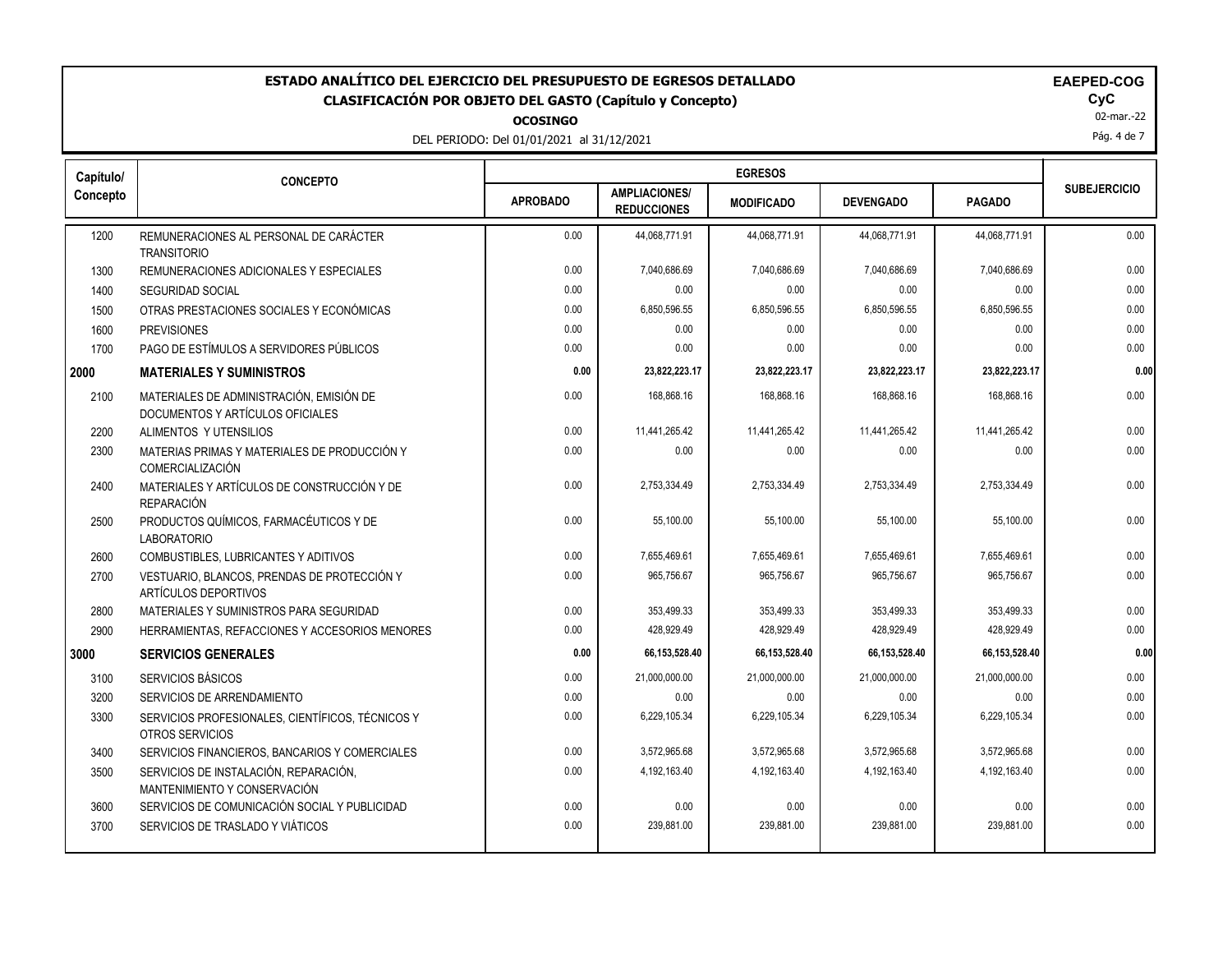**OCOSINGO**

DEL PERIODO: Del 01/01/2021 al 31/12/2021

| EAEPED-C( |  |  |  |  |
|-----------|--|--|--|--|
|           |  |  |  |  |

02-mar.-22

Pág. 5 de 7

| Capítulo/ | <b>CONCEPTO</b>                                             |                 |                                            | <b>EGRESOS</b>    |                  |                |                     |
|-----------|-------------------------------------------------------------|-----------------|--------------------------------------------|-------------------|------------------|----------------|---------------------|
| Concepto  |                                                             | <b>APROBADO</b> | <b>AMPLIACIONES/</b><br><b>REDUCCIONES</b> | <b>MODIFICADO</b> | <b>DEVENGADO</b> | <b>PAGADO</b>  | <b>SUBEJERCICIO</b> |
| 3800      | <b>SERVICIOS OFICIALES</b>                                  | 0.00            | 0.00                                       | 0.00              | 0.00             | 0.00           | 0.00                |
| 3900      | OTROS SERVICIOS GENERALES                                   | 0.00            | 30,919,412.98                              | 30,919,412.98     | 30,919,412.98    | 30,919,412.98  | 0.00                |
| 4000      | TRANSFERENCIAS, ASIGNACIONES, SUBSIDIOS Y OTRAS AYI         | 0.00            | 9,096,500.00                               | 9,096,500.00      | 9,096,500.00     | 9,096,500.00   | 0.00                |
| 4100      | TRANSFERENCIAS INTERNAS Y ASIGNACIONES AL SECTOR<br>PÚBLICO | 0.00            | 0.00                                       | 0.00              | 0.00             | 0.00           | 0.00                |
| 4200      | TRANSFERENCIAS AL RESTO DEL SECTOR PÚBLICO                  | 0.00            | 0.00                                       | 0.00              | 0.00             | 0.00           | 0.00                |
| 4300      | SUBSIDIOS Y SUBVENCIONES                                    | 0.00            | 0.00                                       | 0.00              | 0.00             | 0.00           | 0.00                |
| 4400      | <b>AYUDAS SOCIALES</b>                                      | 0.00            | 9,096,500.00                               | 9,096,500.00      | 9,096,500.00     | 9,096,500.00   | 0.00                |
| 4500      | PENSIONES Y JUBILACIONES                                    | 0.00            | 0.00                                       | 0.00              | 0.00             | 0.00           | 0.00                |
| 4600      | TRANSFERENCIAS A FIDEICOMISOS, MANDATOS Y OTROS<br>ANÁLOGOS | 0.00            | 0.00                                       | 0.00              | 0.00             | 0.00           | 0.00                |
| 4700      | TRANSFERENCIAS A LA SEGURIDAD SOCIAL                        | 0.00            | 0.00                                       | 0.00              | 0.00             | 0.00           | 0.00                |
| 4800      | <b>DONATIVOS</b>                                            | 0.00            | 0.00                                       | 0.00              | 0.00             | 0.00           | 0.00                |
| 4900      | TRANSFERENCIAS AL EXTERIOR                                  | 0.00            | 0.00                                       | 0.00              | 0.00             | 0.00           | 0.00                |
| 5000      | <b>BIENES MUEBLES, INMUEBLES E INTANGIBLES</b>              | 0.00            | 9,904,155.86                               | 9,904,155.86      | 9,904,155.86     | 9,904,155.86   | 0.00                |
| 5100      | MOBILIARIO Y EQUIPO DE ADMINISTRACIÓN                       | 0.00            | 8,783,760.00                               | 8,783,760.00      | 8,783,760.00     | 8,783,760.00   | 0.00                |
| 5200      | MOBILIARIO Y EQUIPO EDUCACIONAL Y RECREATIVO                | 0.00            | 0.00                                       | 0.00              | 0.00             | 0.00           | 0.00                |
| 5300      | EQUIPO E INSTRUMENTAL MÉDICO Y DE LABORATORIO               | 0.00            | 0.00                                       | 0.00              | 0.00             | 0.00           | 0.00                |
| 5400      | VEHÍCULOS Y EQUIPO DE TRANSPORTE                            | 0.00            | 434,900.00                                 | 434,900.00        | 434,900.00       | 434,900.00     | 0.00                |
| 5500      | EQUIPO DE DEFENSA Y SEGURIDAD                               | 0.00            | 0.00                                       | 0.00              | 0.00             | 0.00           | 0.00                |
| 5600      | MAQUINARIA, OTROS EQUIPOS Y HERRAMIENTAS                    | 0.00            | 685,495.86                                 | 685,495.86        | 685,495.86       | 685,495.86     | 0.00                |
| 5700      | ACTIVOS BIOLÓGICOS                                          | 0.00            | 0.00                                       | 0.00              | 0.00             | 0.00           | 0.00                |
| 5800      | <b>BIENES INMUEBLES</b>                                     | 0.00            | 0.00                                       | 0.00              | 0.00             | 0.00           | 0.00                |
| 5900      | <b>ACTIVOS INTANGIBLES</b>                                  | 0.00            | 0.00                                       | 0.00              | 0.00             | 0.00           | 0.00                |
| 6000      | <b>INVERSIÓN PÚBLICA</b>                                    | 0.00            | 977,331,733.31                             | 977,331,733.31    | 856,434,135.31   | 856,434,135.31 | 0.00                |
| 6100      | OBRA PÚBLICA EN BIENES DE DOMINIO PÚBLICO                   | 0.00            | 960,111,733.38                             | 960,111,733.38    | 839,214,135.38   | 839,214,135.38 | 0.00                |
| 6200      | OBRA PÚBLICA EN BIENES DE DOMINIO PROPIO                    | 0.00            | 0.00                                       | 0.00              | 0.00             | 0.00           | 0.00                |
| 6300      | PROYECTOS PRODUCTIVOS Y ACCIONES DE FOMENTO                 | 0.00            | 17,219,999.93                              | 17,219,999.93     | 17,219,999.93    | 17,219,999.93  | 0.00                |
| 7000      | INVERSIONES FINANCIERAS Y OTRAS PROVISIONES                 | 0.00            | 0.00                                       | 0.00              | 0.00             | 0.00           | 0.00                |
|           |                                                             |                 |                                            |                   |                  |                |                     |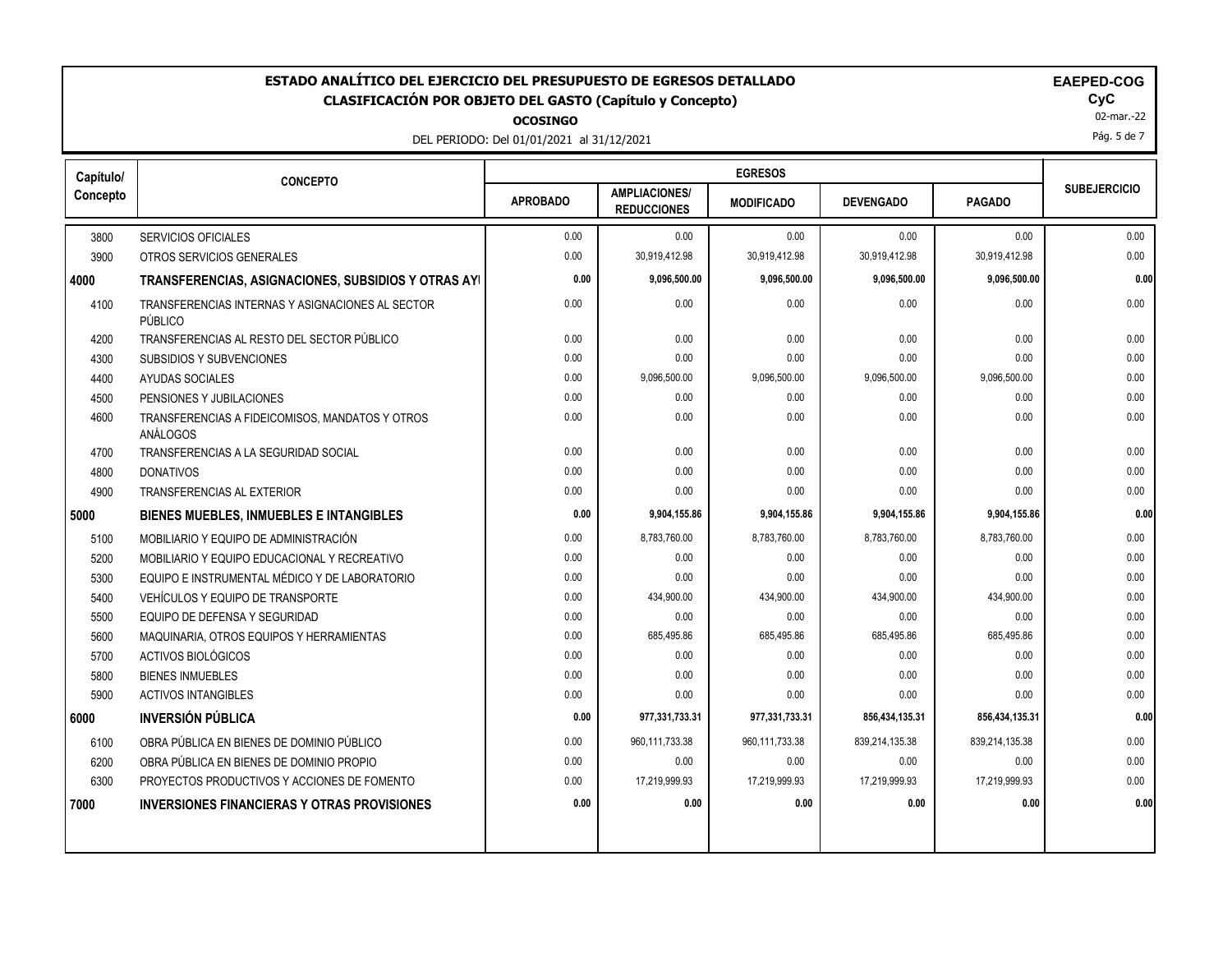**OCOSING** 

DEL PERIODO: Del 01/01/2021 al 31/12/2021

| G. |  |  |  |
|----|--|--|--|
|    |  |  |  |

| Capítulo/<br>Concepto<br>7100<br><b>PRODUCTIVAS</b><br>7200<br>7300<br>7400<br>7500<br>ANÁLOGOS<br>7600<br>7900<br>8000<br><b>PARTICIPACIONES</b><br>8100<br>8300<br><b>APORTACIONES</b><br>8500<br><b>CONVENIOS</b><br><b>DEUDA PÚBLICA</b><br>9000<br>9100<br>9200<br>9300<br>9400 | <b>CONCEPTO</b><br>INVERSIONES PARA EL FOMENTO DE ACTIVIDADES<br>ACCIONES Y PARTICIPACIONES DE CAPITAL<br>COMPRA DE TÍTULOS Y VALORES<br>CONCESIÓN DE PRÉSTAMOS<br>INVERSIONES EN FIDEICOMISOS, MANDATOS Y OTROS<br>OTRAS INVERSIONES FINANCIERAS<br>PROVISIONES PARA CONTINGENCIAS Y OTRAS<br><b>EROGACIONES ESPECIALES</b><br><b>PARTICIPACIONES Y APORTACIONES</b> | <b>APROBADO</b><br>0.00<br>0.00<br>0.00<br>0.00<br>0.00<br>0.00<br>0.00<br>1,003,615,657.00 | <b>AMPLIACIONES/</b><br><b>REDUCCIONES</b><br>0.00<br>0.00<br>0.00<br>0.00<br>0.00<br>0.00<br>0.00<br>-1,002,725,598.34 | <b>MODIFICADO</b><br>0.00<br>0.00<br>0.00<br>0.00<br>0.00<br>0.00<br>0.00 | <b>DEVENGADO</b><br>0.00<br>0.00<br>0.00<br>0.00<br>0.00<br>0.00<br>0.00 | <b>PAGADO</b><br>0.00<br>0.00<br>0.00<br>0.00<br>0.00<br>0.00<br>0.00 | <b>SUBEJERCICIO</b><br>0.00<br>0.00<br>0.00<br>0.00<br>0.00<br>0.00 |
|--------------------------------------------------------------------------------------------------------------------------------------------------------------------------------------------------------------------------------------------------------------------------------------|-----------------------------------------------------------------------------------------------------------------------------------------------------------------------------------------------------------------------------------------------------------------------------------------------------------------------------------------------------------------------|---------------------------------------------------------------------------------------------|-------------------------------------------------------------------------------------------------------------------------|---------------------------------------------------------------------------|--------------------------------------------------------------------------|-----------------------------------------------------------------------|---------------------------------------------------------------------|
|                                                                                                                                                                                                                                                                                      |                                                                                                                                                                                                                                                                                                                                                                       |                                                                                             |                                                                                                                         |                                                                           |                                                                          |                                                                       |                                                                     |
|                                                                                                                                                                                                                                                                                      |                                                                                                                                                                                                                                                                                                                                                                       |                                                                                             |                                                                                                                         |                                                                           |                                                                          |                                                                       |                                                                     |
|                                                                                                                                                                                                                                                                                      |                                                                                                                                                                                                                                                                                                                                                                       |                                                                                             |                                                                                                                         |                                                                           |                                                                          |                                                                       |                                                                     |
|                                                                                                                                                                                                                                                                                      |                                                                                                                                                                                                                                                                                                                                                                       |                                                                                             |                                                                                                                         |                                                                           |                                                                          |                                                                       |                                                                     |
|                                                                                                                                                                                                                                                                                      |                                                                                                                                                                                                                                                                                                                                                                       |                                                                                             |                                                                                                                         |                                                                           |                                                                          |                                                                       |                                                                     |
|                                                                                                                                                                                                                                                                                      |                                                                                                                                                                                                                                                                                                                                                                       |                                                                                             |                                                                                                                         |                                                                           |                                                                          |                                                                       |                                                                     |
|                                                                                                                                                                                                                                                                                      |                                                                                                                                                                                                                                                                                                                                                                       |                                                                                             |                                                                                                                         |                                                                           |                                                                          |                                                                       |                                                                     |
|                                                                                                                                                                                                                                                                                      |                                                                                                                                                                                                                                                                                                                                                                       |                                                                                             |                                                                                                                         |                                                                           |                                                                          |                                                                       | 0.00                                                                |
|                                                                                                                                                                                                                                                                                      |                                                                                                                                                                                                                                                                                                                                                                       |                                                                                             |                                                                                                                         | 890,058.66                                                                | 0.00                                                                     | 0.00                                                                  | 890,058.66                                                          |
|                                                                                                                                                                                                                                                                                      |                                                                                                                                                                                                                                                                                                                                                                       | 0.00                                                                                        | 0.00                                                                                                                    | 0.00                                                                      | 0.00                                                                     | 0.00                                                                  | 0.00                                                                |
|                                                                                                                                                                                                                                                                                      |                                                                                                                                                                                                                                                                                                                                                                       | 1,003,615,657.00                                                                            | $-1,002,725,598.34$                                                                                                     | 890,058.66                                                                | 0.00                                                                     | 0.00                                                                  | 890,058.66                                                          |
|                                                                                                                                                                                                                                                                                      |                                                                                                                                                                                                                                                                                                                                                                       | 0.00                                                                                        | 0.00                                                                                                                    | 0.00                                                                      | 0.00                                                                     | 0.00                                                                  | 0.00                                                                |
|                                                                                                                                                                                                                                                                                      |                                                                                                                                                                                                                                                                                                                                                                       | 0.00                                                                                        | 146,203,847.20                                                                                                          | 146,203,847.20                                                            | 146,203,847.20                                                           | 146,203,847.20                                                        | 0.00                                                                |
|                                                                                                                                                                                                                                                                                      | AMORTIZACIÓN DE LA DEUDA PÚBLICA                                                                                                                                                                                                                                                                                                                                      | 0.00                                                                                        | 146,203,847.20                                                                                                          | 146,203,847.20                                                            | 146,203,847.20                                                           | 146,203,847.20                                                        | 0.00                                                                |
|                                                                                                                                                                                                                                                                                      | INTERESES DE LA DEUDA PÚBLICA                                                                                                                                                                                                                                                                                                                                         | 0.00                                                                                        | 0.00                                                                                                                    | 0.00                                                                      | 0.00                                                                     | 0.00                                                                  | 0.00                                                                |
|                                                                                                                                                                                                                                                                                      | COMISIONES DE LA DEUDA PÚBLICA                                                                                                                                                                                                                                                                                                                                        | 0.00                                                                                        | 0.00                                                                                                                    | 0.00                                                                      | 0.00                                                                     | 0.00                                                                  | 0.00                                                                |
|                                                                                                                                                                                                                                                                                      | GASTOS DE LA DEUDA PÚBLICA                                                                                                                                                                                                                                                                                                                                            | 0.00                                                                                        | 0.00                                                                                                                    | 0.00                                                                      | 0.00                                                                     | 0.00                                                                  | 0.00                                                                |
| 9500                                                                                                                                                                                                                                                                                 | <b>COSTO POR COBERTURAS</b>                                                                                                                                                                                                                                                                                                                                           | 0.00                                                                                        | 0.00                                                                                                                    | 0.00                                                                      | 0.00                                                                     | 0.00                                                                  | 0.00                                                                |
| 9600                                                                                                                                                                                                                                                                                 | APOYOS FINANCIEROS                                                                                                                                                                                                                                                                                                                                                    | 0.00                                                                                        | 0.00                                                                                                                    | 0.00                                                                      | 0.00                                                                     | 0.00                                                                  | 0.00                                                                |
| 9900<br>(ADEFAS)                                                                                                                                                                                                                                                                     | ADEUDOS DE EJERCICIOS FISCALES ANTERIORES                                                                                                                                                                                                                                                                                                                             | 0.00                                                                                        | 0.00                                                                                                                    | 0.00                                                                      | 0.00                                                                     | 0.00                                                                  | 0.00                                                                |

02-mar.-22

Pág. 6 de 7